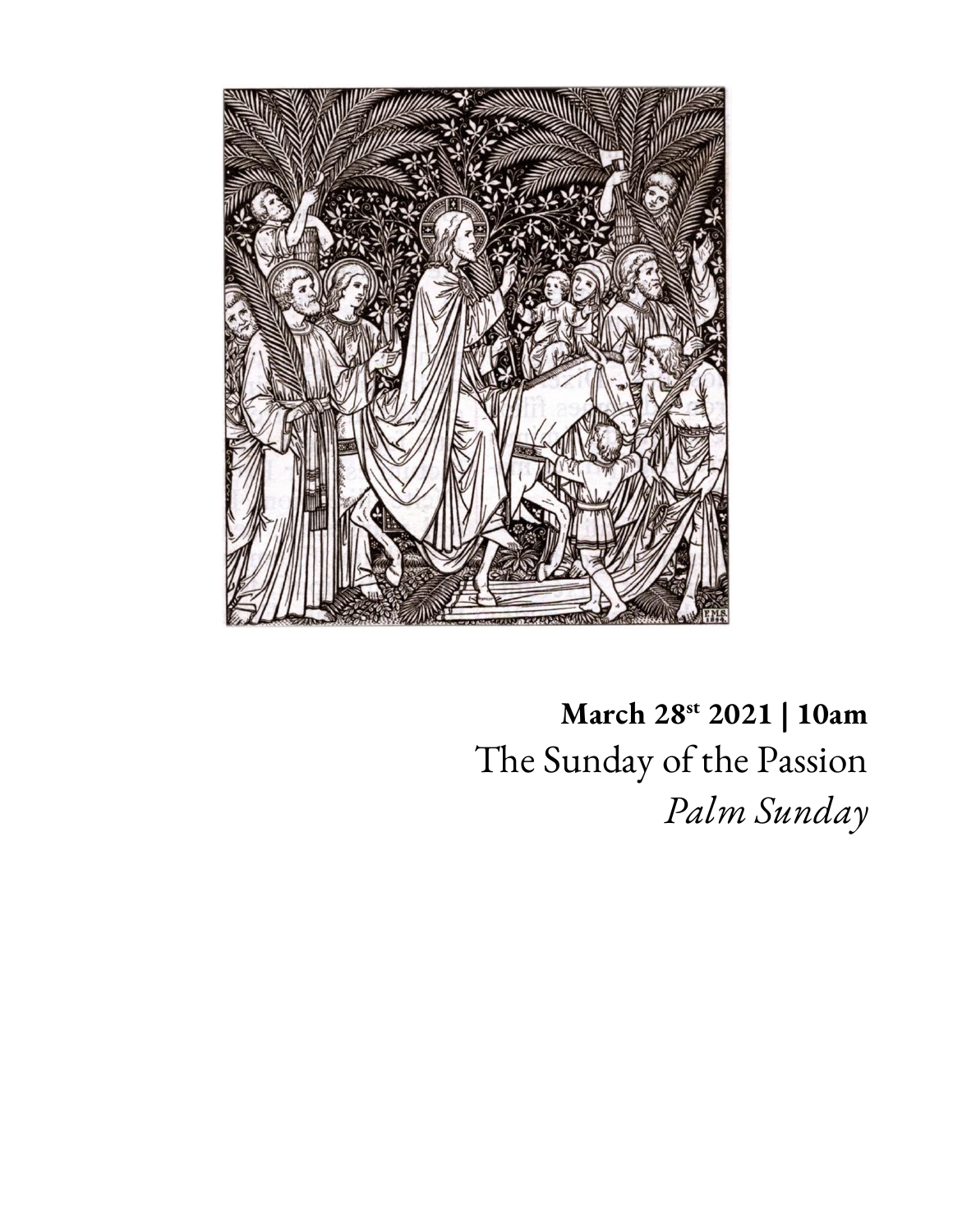## The Liturgy of the Palms

*The service begins with the Opening Anthem (BCP 270)*

| Officiant | Blessed is the King who comes in the name of the Lord. |
|-----------|--------------------------------------------------------|
| People    | Peace in heaven and glory in the highest.              |
| Officiant | Let us pray.                                           |

Assist us mercifully with your help, O Lord God of our salvation, that we may enter with joy upon the contemplation of those mighty acts, whereby you have given us life and immortality; through Jesus Christ our Lord. **Amen.**

A reading from the Gospel of Mark.

When they were approaching Jerusalem, at Bethphage and Bethany, near the Mount of Olives, Jesus sent two of his disciples and said to them, "Go into the village ahead of you, and immediately as you enter it, you will find tied there a colt that has never been ridden; untie it and bring it. If anyone says to you, 'Why are you doing this?' just say this, 'The Lord needs it and will send it back here immediately.'" They went away and found a colt tied near a door, outside in the street. As they were untying it, some of the bystanders said to them, "What are you doing, untying the colt?" They told them what Jesus had said; and they allowed them to take it. Then they brought the colt to Jesus and threw their cloaks on it; and he sat on it. Many people spread their cloaks on the road, and others spread leafy branches that they had cut in the fields. Then those who went ahead and those who followed were shouting,

"Hosanna! Blessed is the one who comes in the name of the Lord! Blessed is the coming kingdom of our ancestor David! Hosanna in the highest heaven!"

Then he entered Jerusalem and went into the temple; and when he had looked around at everything, as it was already late, he went out to Bethany with the twelve.

| People           | It is right to give him thanks and praise. |
|------------------|--------------------------------------------|
| Officiant        | Let us give thanks to the Lord our God.    |
| People           | And also with you.                         |
| <i>Officiant</i> | The Lord be with you.                      |

#### *Officiant*

It is right to praise you, Almighty God, for the acts of love by which you have redeemed us through your Son Jesus Christ our Lord. On this day he entered the holy city of Jerusalem in triumph, and was proclaimed as King of kings by those who spread their garments and branches of palm along his way. Let these branches be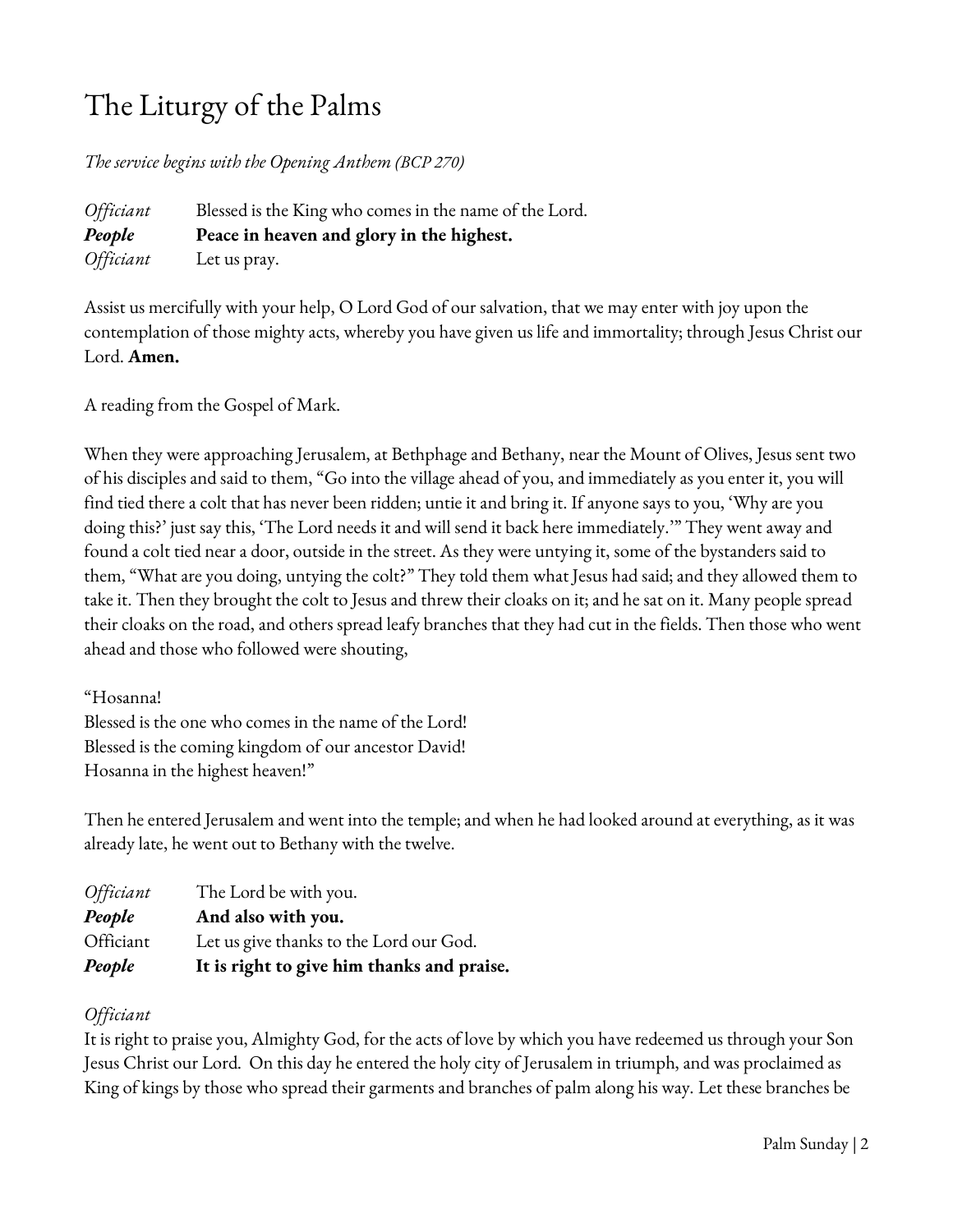for us signs of his victory, and grant that we who bear them in his name may ever hail him as our King, and follow him in the way that leads to eternal life; who lives and reigns in glory with you and the Holy Spirit, now and for ever. **Amen.**

| <i>Officiant</i> | Blessed is he who comes in the name of the Lord. |  |
|------------------|--------------------------------------------------|--|
| People           | Hosanna in the highest.                          |  |
| Officiant        | Let us go forth in peace.                        |  |
| People           | In the name of Christ. Amen.                     |  |



The stanzas may be sung by choir alone or alternately by contrasted groups; all sing the refrain.

Words: Theodulph of Orleans (d. 821); tr. John Mason Neale (1818-1866), alt. Music: Valet will ich dir geben, melody Melchoir Teschner (1584-1635), alt.; harm. William Henry Monk (1823-1889)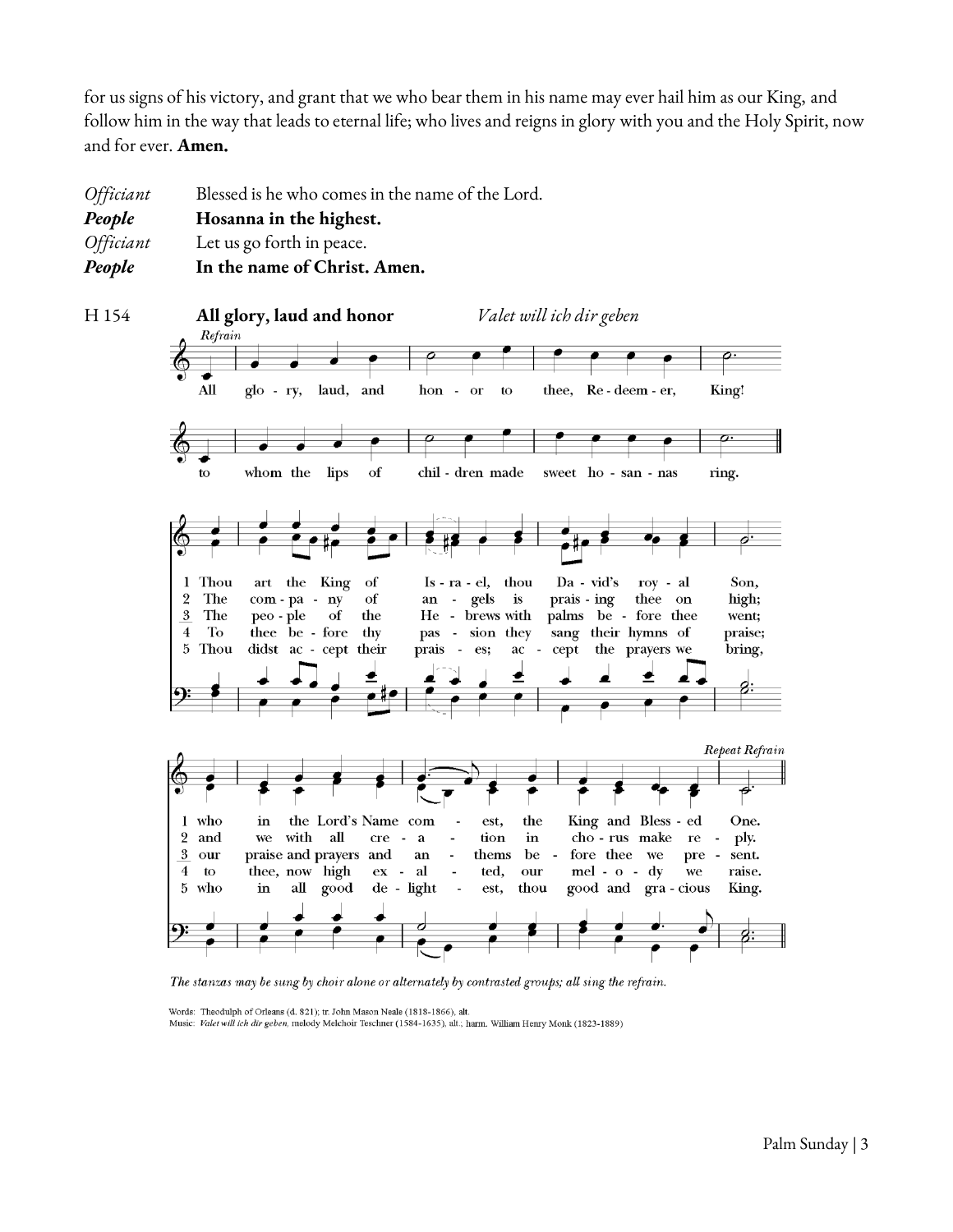### The Word of God

THE FIRST LESSON

*The service continues with the Collect of the Day (BCP 272)*

| Officiant | The Lord be with you. |
|-----------|-----------------------|
| People    | And also with you.    |
| Officiant | Let us pray.          |

Almighty and everliving God, in your tender love for the human race you sent your Son our Savior Jesus Christ to take upon him our nature, and to suffer death upon the cross, giving us the example of his great humility: Mercifully grant that we may walk in the way of his suffering, and also share in his resurrection; through Jesus Christ our Lord, who lives and reigns with you and the Holy Spirit, one God, for ever and ever. **Amen.**

*Isaiah 50:4-9a*  The Lord GOD has given me the tongue of a teacher, that I may know how to sustain the weary with a word. Morning by morning he wakens- wakens my ear to listen as those who are taught. The Lord GOD has opened my ear, and I was not rebellious, I did not turn backward. I gave my back to those who struck me, and my cheeks to those who pulled out the beard; I did not hide my face from insult and spitting. The Lord GOD helps me; therefore I have not been disgraced; therefore I have set my face like flint, and I know that I shall not be put to shame; he who vindicates me is near. Who will contend with me? Let us stand up together. Who are my adversaries? Let them confront me. It is the Lord GOD who helps me; who will declare me guilty?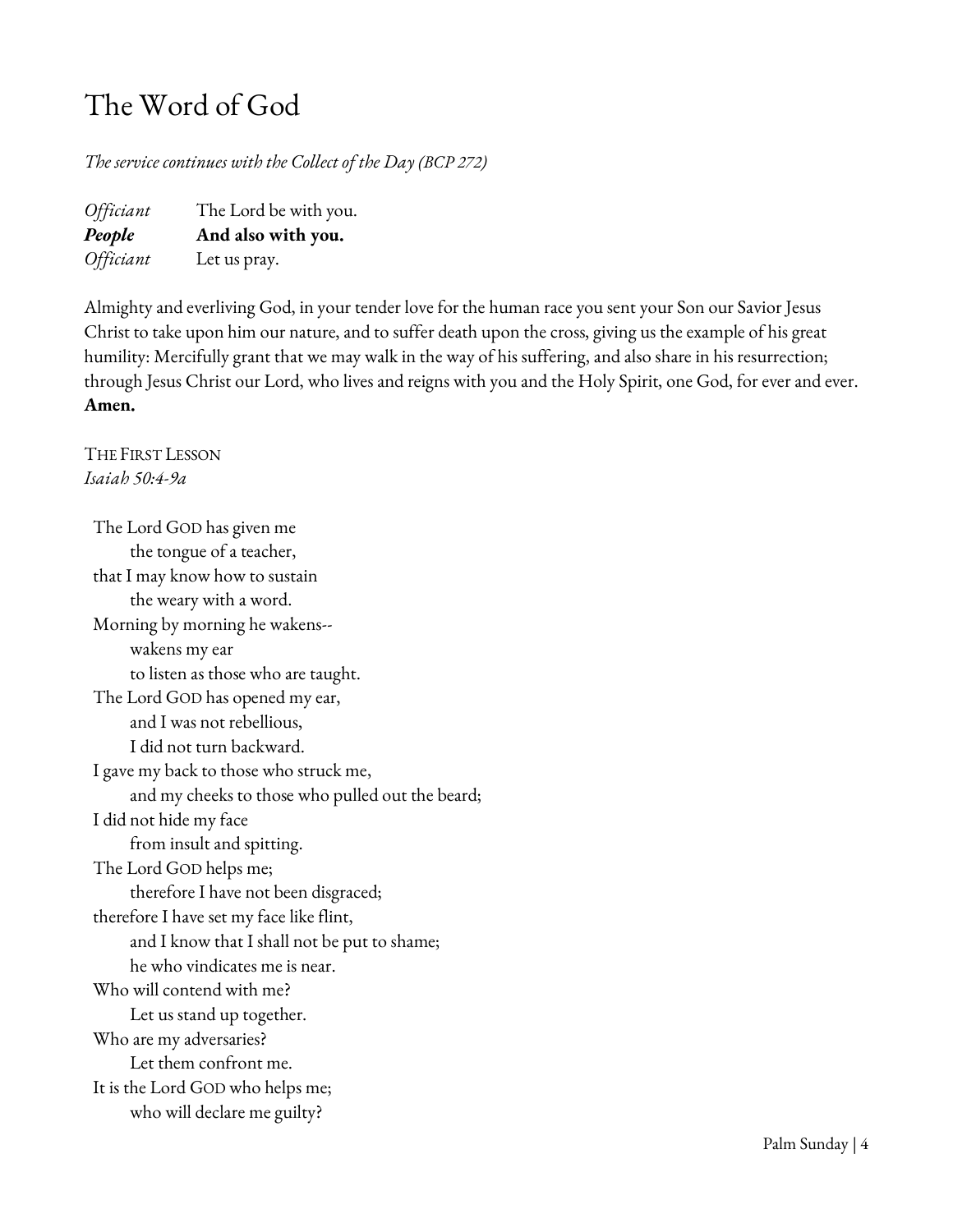#### The Word of the Lord. *People* **Thanks be to God.**

THE PSALM *Psalm 31:9-16*

9 Have mercy on me, O LORD, for I am in trouble; \* **my eye is consumed with sorrow, and also my throat and my belly.** 10 For my life is wasted with grief, and my years with sighing; \* **my strength fails me because of affliction, and my bones are consumed.** 11 I have become a reproach to all my enemies and even to my neighbors, a dismay to those of my acquaintance; \* **when they see me in the street they avoid me.** 12 I am forgotten like a dead man, out of mind; \* **I am as useless as a broken pot.** 13 For I have heard the whispering of the crowd; fear is all around; \* **they put their heads together against me; they plot to take my life.** 14 But as for me, I have trusted in you, O LORD. \* **I have said, "You are my God.** 15 My times are in your hand; \* **rescue me from the hand of my enemies, and from those who persecute me.** 16 Make your face to shine upon your servant, \* **and in your loving-kindness save me."** THE EPISTLE *Philippians 2:5-11*

Let the same mind be in you that was in Christ Jesus, who, though he was in the form of God, did not regard equality with God as something to be exploited, but emptied himself, taking the form of a slave, being born in human likeness. And being found in human form, he humbled himself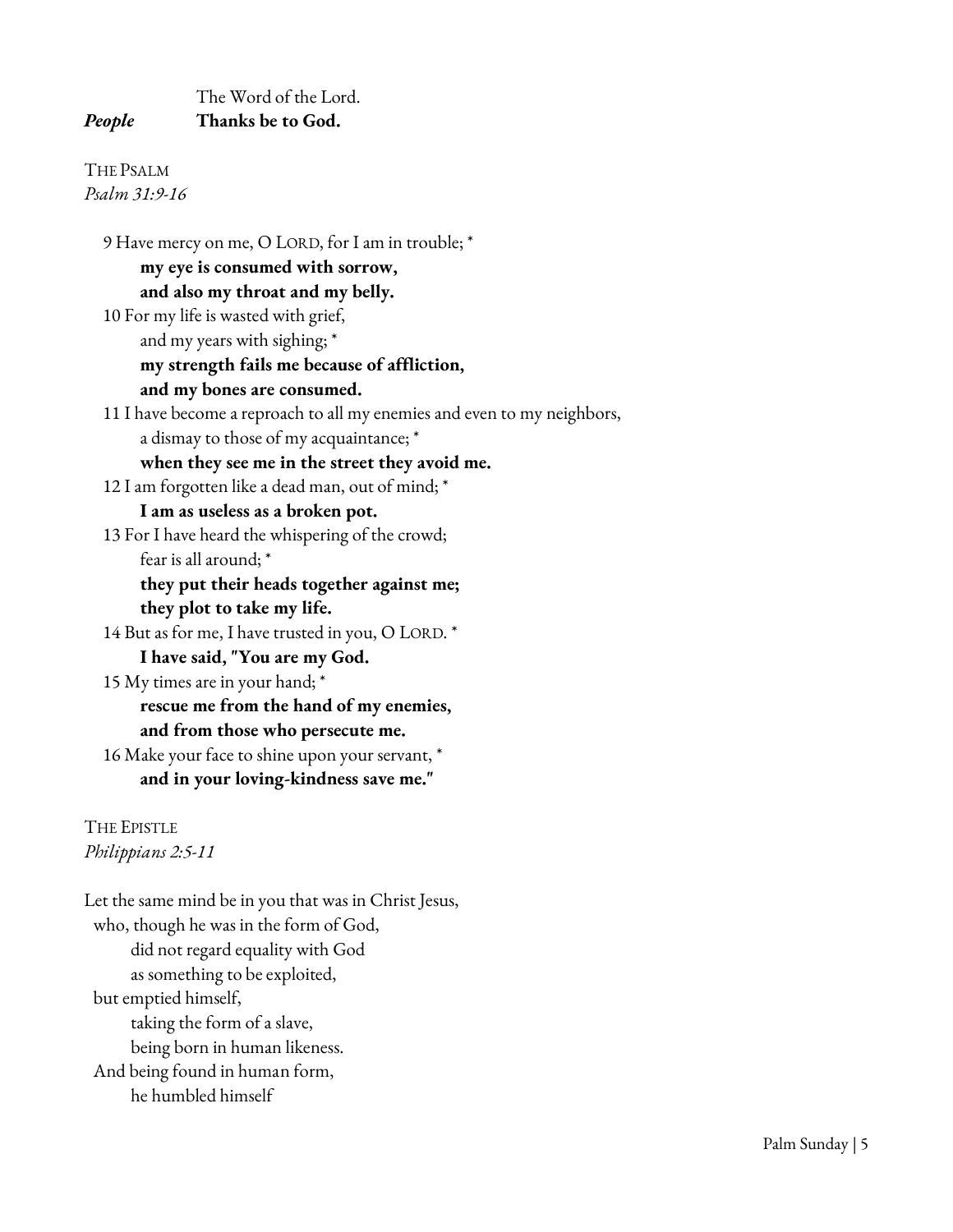and became obedient to the point of death- even death on a cross. Therefore God also highly exalted him and gave him the name that is above every name, so that at the name of Jesus every knee should bend, in heaven and on earth and under the earth, and every tongue should confess that Jesus Christ is Lord, to the glory of God the Father.

Gospel Hymn **Ride on! Ride on in majesty!** *Winchester New* 



- 1 Ride on! ride on in majesty! 4 Ride on! ride on in majesty! Hark! all the tribes hosanna cry; Thy last and fiercest strife is nigh; thy humble beast pursues his road the Father on his sapphire throne with palms and scattered garments strowed. expects his own anointed Son.
- 
- 2 Ride on! ride on in majesty! 5 Ride on! ride on in majesty! In lowly pomp ride on to die; In lowly pomp ride on to die;
- O Christ, thy triumphs now begin bow thy meek head to mortal pain, o'er captive death and conquered sin. then take, O God, thy power, and reign.
- 3 Ride on! ride on in majesty! The angel armies of the sky look down with sad and wondering eyes to see the approaching sacrifice.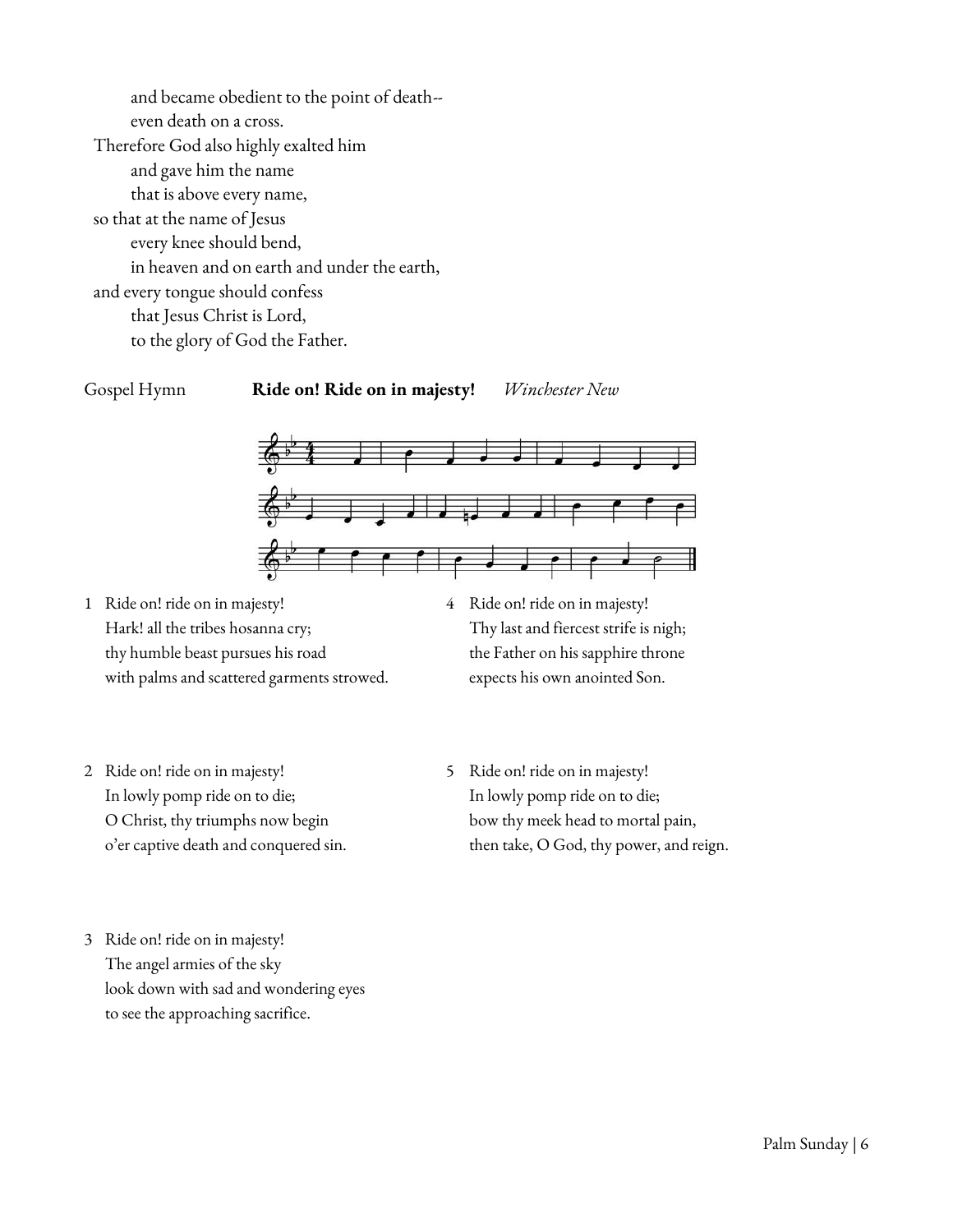#### THE GOSPEL *Mark 15:1-39*

The Passion of our Lord Jesus Christ according to Mark.

As soon as it was morning, the chief priests held a consultation with the elders and scribes and the whole council. They bound Jesus, led him away, and handed him over to Pilate. Pilate asked him, "Are you the King of the Jews?" He answered him, "You say so." Then the chief priests accused him of many things. Pilate asked him again, "Have you no answer? See how many charges they bring against you." But Jesus made no further reply, so that Pilate was amazed.

Now at the festival he used to release a prisoner for them, anyone for whom they asked. Now a man called Barabbas was in prison with the rebels who had committed murder during the insurrection. So the crowd came and began to ask Pilate to do for them according to his custom. Then he answered them, "Do you want me to release for you the King of the Jews?" For he realized that it was out of jealousy that the chief priests had handed him over. But the chief priests stirred up the crowd to have him release Barabbas for them instead. Pilate spoke to them again, "Then what do you wish me to do with the man you call the King of the Jews?" They shouted back, "Crucify him!" Pilate asked them, "Why, what evil has he done?" But they shouted all the more, "Crucify him!" So Pilate, wishing to satisfy the crowd, released Barabbas for them; and after flogging Jesus, he handed him over to be crucified.

Then the soldiers led him into the courtyard of the palace (that is, the governor's headquarters); and they called together the whole cohort. And they clothed him in a purple cloak; and after twisting some thorns into a crown, they put it on him. And they began saluting him, "Hail, King of the Jews!" They struck his head with a reed, spat upon him, and knelt down in homage to him. After mocking him, they stripped him of the purple cloak and put his own clothes on him. Then they led him out to crucify him.

They compelled a passer-by, who was coming in from the country, to carry his cross; it was Simon of Cyrene, the father of Alexander and Rufus. Then they brought Jesus to the place called Golgotha (which means the place of a skull). And they offered him wine mixed with myrrh; but he did not take it. And they crucified him, and divided his clothes among them, casting lots to decide what each should take.

It was nine o'clock in the morning when they crucified him. The inscription of the charge against him read, "The King of the Jews." And with him they crucified two bandits, one on his right and one on his left. Those who passed by derided him, shaking their heads and saying, "Aha! You who would destroy the temple and build it in three days, save yourself, and come down from the cross!" In the same way the chief priests, along with the scribes, were also mocking him among themselves and saying, "He saved others; he cannot save himself. Let the Messiah, the King of Israel, come down from the cross now, so that we may see and believe." Those who were crucified with him also taunted him.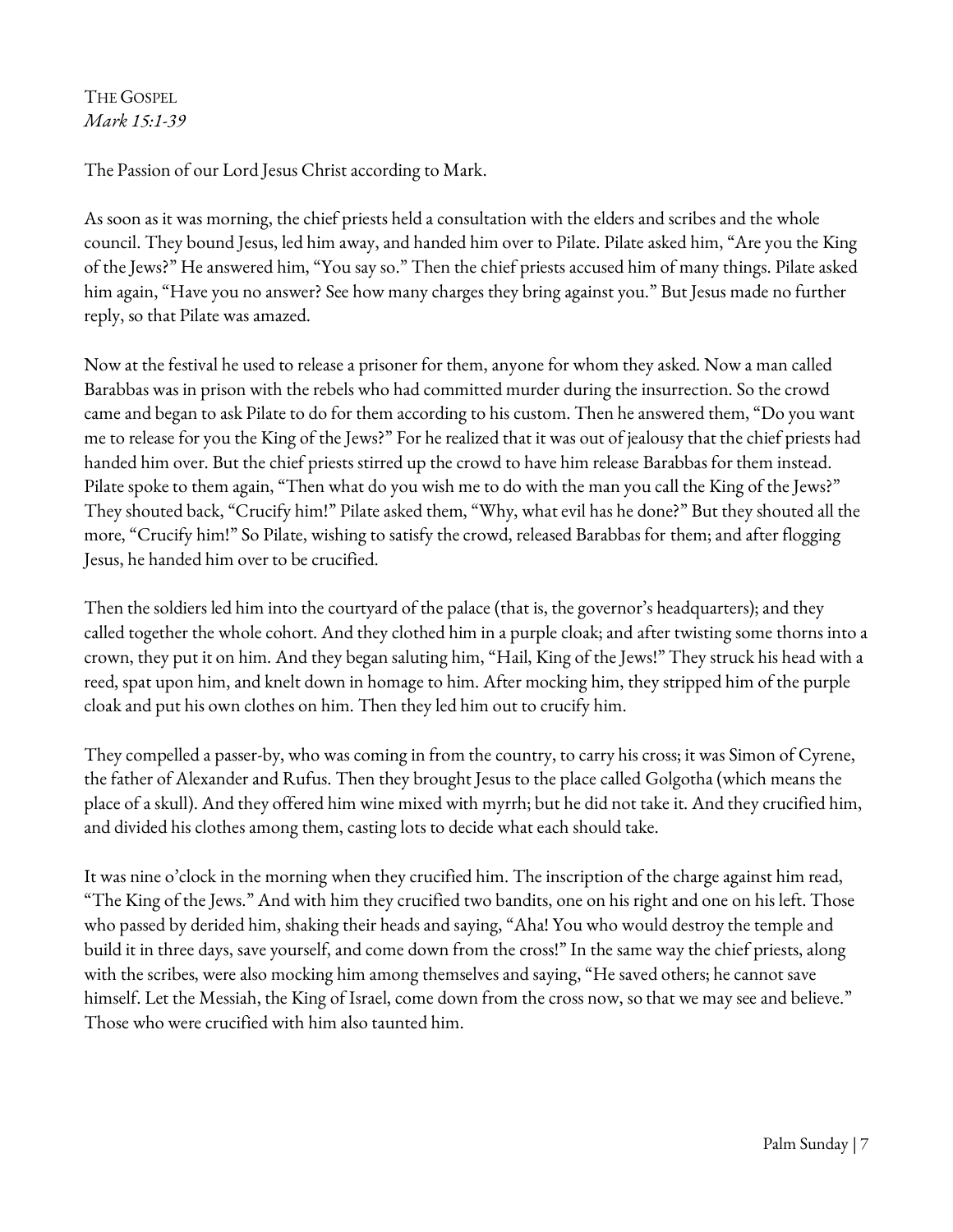When it was noon, darkness came over the whole land until three in the afternoon. At three o'clock Jesus cried out with a loud voice, "Eloi, Eloi, lema sabachthani?" which means, "My God, my God, why have you forsaken me?" When some of the bystanders heard it, they said, "Listen, he is calling for Elijah." And someone ran, filled a sponge with sour wine, put it on a stick, and gave it to him to drink, saying, "Wait, let us see whether Elijah will come to take him down." Then Jesus gave a loud cry and breathed his last. And the curtain of the temple was torn in two, from top to bottom. Now when the centurion, who stood facing him, saw that in this way he breathed his last, he said, "Truly this man was God's Son!"

#### THE HOMILY

#### *The service continues with Suffrages A (BCP 97)*

- V. Show us your mercy, O Lord;
- **R. And grant us your salvation.**
- V. Clothe your ministers with righteousness;
- **R. Let your people sing with joy.**
- V. Give peace, O Lord, in all the world;
- **R. For only in you can we live in safety.**
- V. Lord, keep this nation under your care;
- **R. And guide us in the way of justice and truth.**
- V. Let your way be known upon earth;
- **R. Your saving health among all nations.**
- V. Let not the needy, O Lord, be forgotten;
- **R. Nor the hope of the poor be taken away.**
- V. Create in us clean hearts, O God;
- **R. And sustain us with your Holy Spirit.**

#### A COLLECT FOR SUNDAYS

O God, you make us glad with the weekly remembrance of the glorious resurrection of your Son our Lord: Give us this day such blessing through our worship of you, that the week to come may be spent in your favor; through Jesus Christ our Lord. **Amen.**

#### APRAYER FOR MISSION

Lord Jesus Christ, you stretched out your arms of love on the hard wood of the cross that everyone might come within the reach of your saving embrace: So clothe us in your Spirit that we, reaching forth our hands in love, may bring those who do not know you to the knowledge and love of you; for the honor of your Name. **Amen.**

#### *Silence may be kept, and free intercessions and thanksgivings may be offered.*

*Officiant* All these things we ask in Jesus' name. **Amen.**